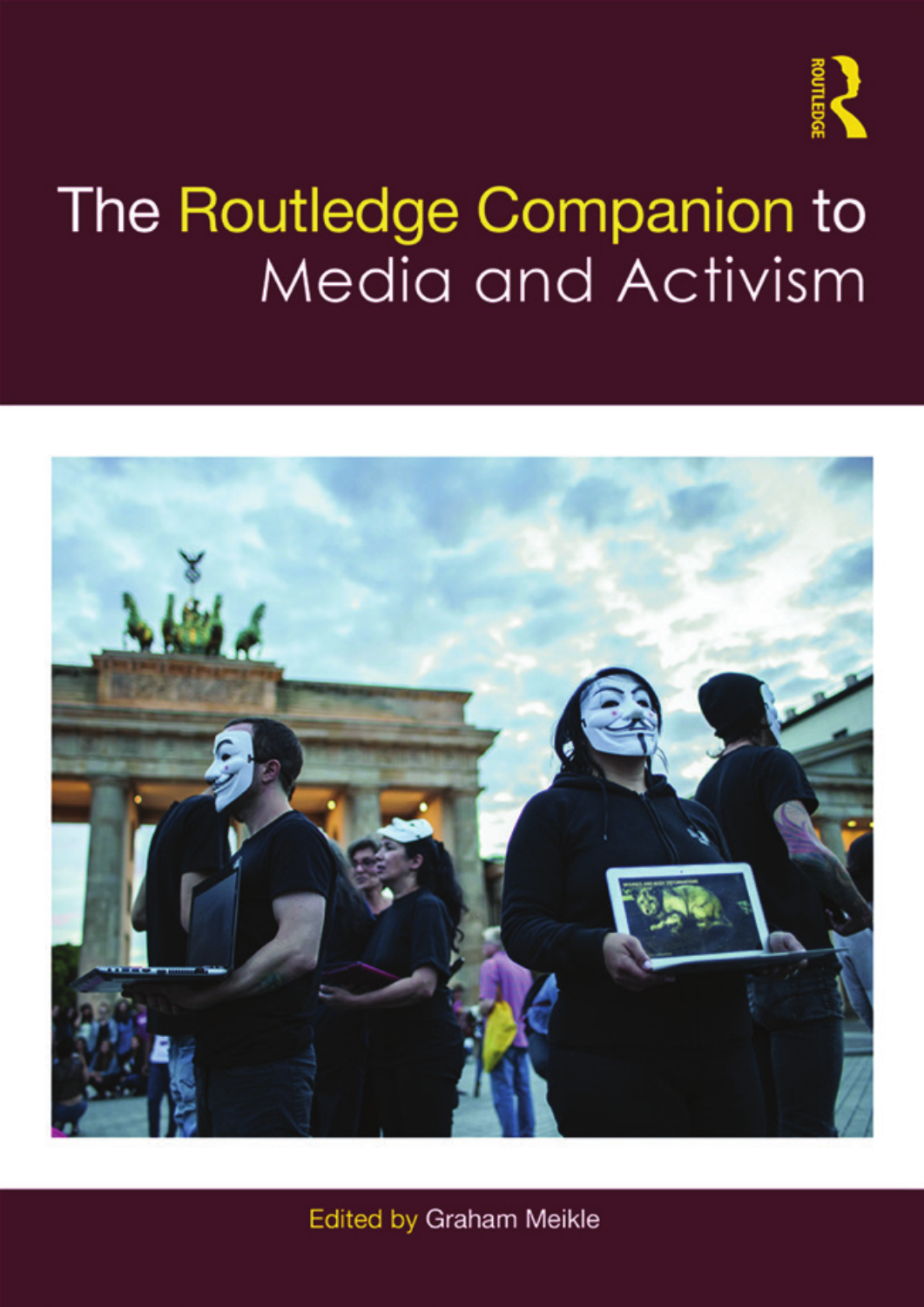### THE ROUTLEDGE COMPANION TO MEDIA AND ACTIVISM

*The Routledge Companion to Media and Activism* is a wide-ranging collection of 42 original and authoritative essays by leading contributors from a variety of academic disciplines.

Introducing and exploring central debates about the diverse relationships between both media and protest, and communication and social change, the book offers readers a reliable and informed guide to understanding how media and activism influence one another. The expert contributors examine the tactics and strategies of protest movements, and how activists organize themselves and each other; they investigate the dilemmas of media coverage and the creation of alternative media spaces and platforms; and they emphasize the importance of creativity and art in social change.

Bringing together case studies and contributors from six continents, the collection is organized around themes that address past, present and future developments from around the world. *The Routledge Companion to Media and Activism* is an essential reference and guide for those who want to understand this vital area.

**Graham Meikle** is Professor of Communication and Digital Media at the University of Westminster in London. His other books include *Social Media: Communication, Sharing and Visibility* and *Future Active: Media Activism and the Internet*.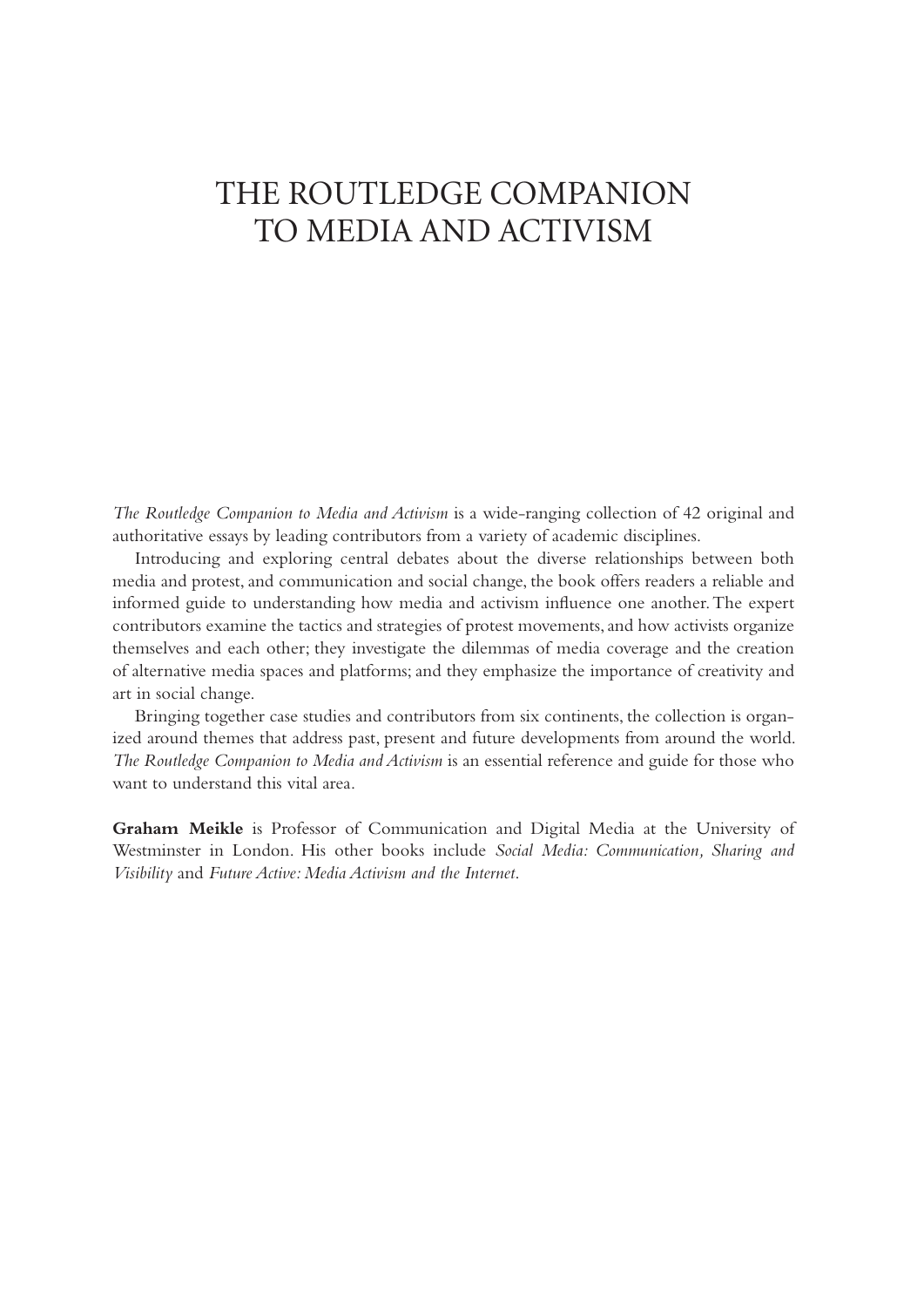## **CONTENTS**

| Notes on contributors<br>Acknowledgements |                                                                                                                                             | $\mathcal X$<br>xvi |
|-------------------------------------------|---------------------------------------------------------------------------------------------------------------------------------------------|---------------------|
|                                           | Introduction: making meanings and making trouble<br>Graham Meikle                                                                           | $\mathbf{1}$        |
| <b>PART I</b><br><b>Themes</b>            |                                                                                                                                             | 17                  |
|                                           | 1 Looking back, looking ahead: what has changed in social movement<br>media since the internet and social media?<br>John D. H. Downing      | 19                  |
|                                           | 2 The nexus between media, communication and social movements:<br>looking back and the way forward<br>Donatella della Porta and Elena Pavan | 29                  |
|                                           | 3 Nonviolent activism and the media: Gandhi and beyond<br>Sean Scalmer                                                                      | 38                  |
|                                           | 4 Can the Women's Peace Camp be televised?: challenging mainstream<br>media coverage of Greenham Common<br>Anna Feigenbaum                  | 47                  |
| 5.                                        | Artistic activism<br>Stephen Duncombe and Steve Lambert                                                                                     | 57                  |
|                                           | 6 Alternative computing<br>Leah A. Lievrouw                                                                                                 | 65                  |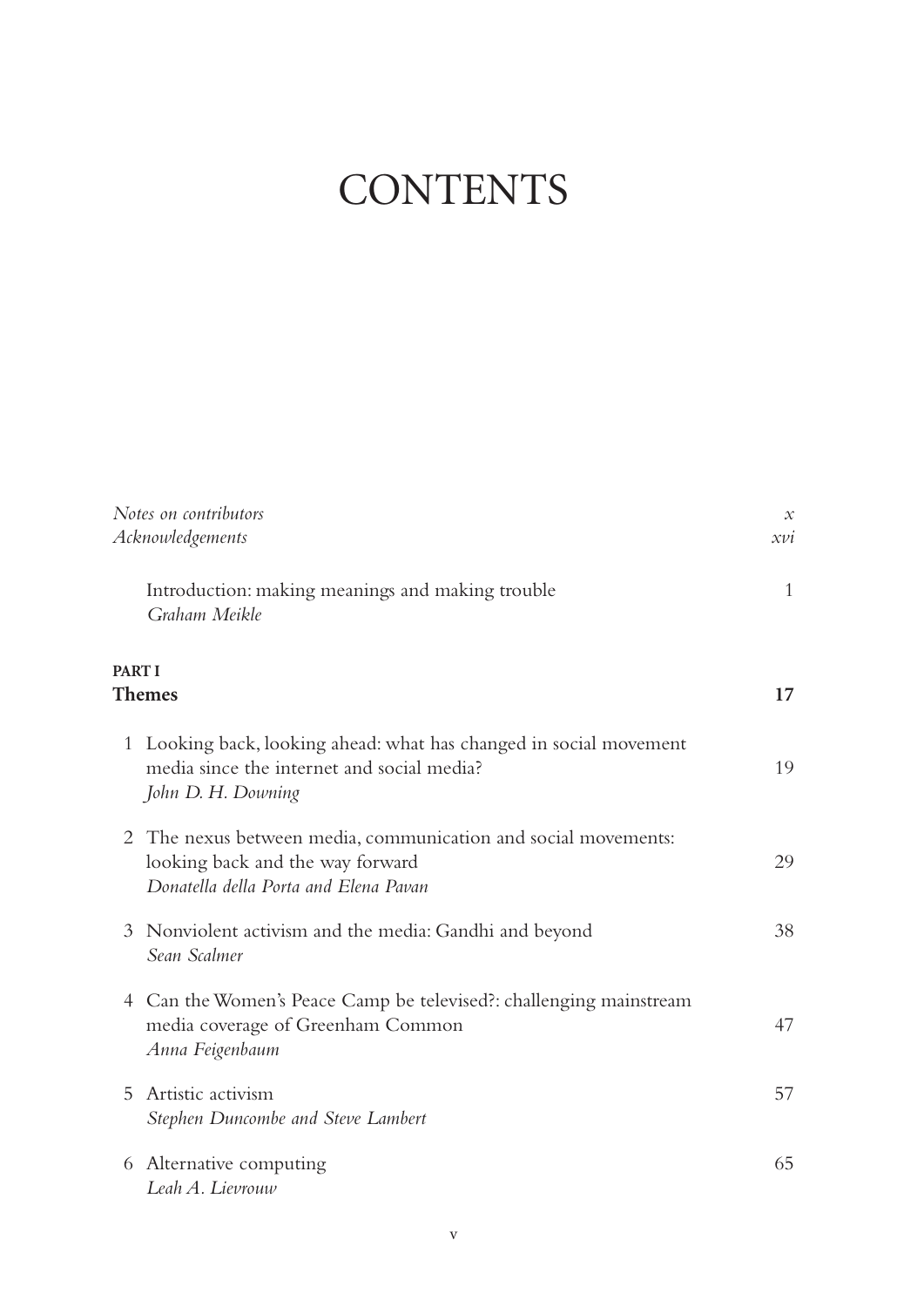|                 | <b>PART II</b><br>Organizations and identities                                                                                                                                                |     |
|-----------------|-----------------------------------------------------------------------------------------------------------------------------------------------------------------------------------------------|-----|
|                 | 7 Transformative media organizing: key lessons from participatory<br>communications research with the immigrant rights, Occupy, and<br>LGBTQ and Two-Spirit movements<br>Sasha Costanza-Chock | 77  |
|                 | 8 Affective publics and windows of opportunity: social media and<br>the potential for social change<br>Zizi Papacharissi and Meggan Taylor Trevey                                             | 87  |
|                 | 9 Social media and contentious action in China<br>Zixue Tai                                                                                                                                   | 97  |
|                 | 10 Connective or collective?: the intersection between online crowds and<br>social movements in contemporary activism<br>Anastasia Kavada                                                     | 108 |
|                 | 11 The communicative core of working class organization<br>Jesse Drew                                                                                                                         | 117 |
|                 | 12 Digital activism and the future of worker resistance<br>Lina Dencik and Peter Wilkin                                                                                                       | 125 |
|                 | 13 Forming publics: alternative media and activist cultural practices<br>Ricarda Drüeke and Elke Zobl                                                                                         | 134 |
|                 | 14 Social media activism, self-representation and the construction of<br>political biographies<br>Veronica Barassi                                                                            | 142 |
| <b>PART III</b> |                                                                                                                                                                                               |     |
|                 | <b>Activist arts</b>                                                                                                                                                                          | 151 |
| 15              | Cats, punk, arson and new media: art activism in Russia 2007-2015<br>Yngvar B. Steinholt                                                                                                      | 153 |
| 16              | Art as activism in Japan: the case of a good-for-nothing kid and her pussy<br>Mark McLelland                                                                                                  | 162 |
| 17              | Music and activism: from prefigurative to pragmatic politics<br>Andrew Green and John Street                                                                                                  | 171 |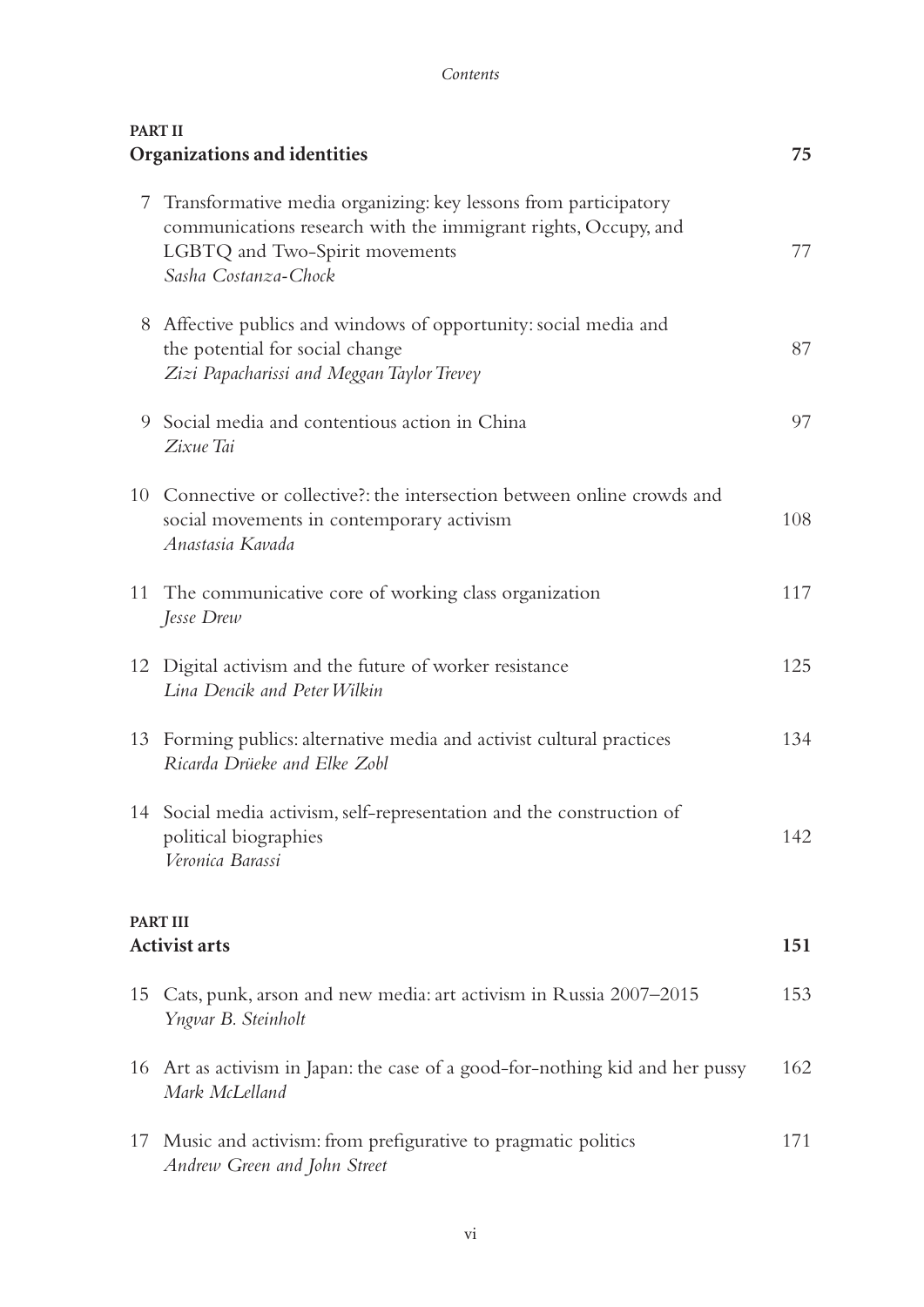|    | 18 Small 'p' politics and minor gestures: political artists, politics and<br>aesthetics in contemporary art<br>Maria Miranda and Norie Neumark | 179 |  |
|----|------------------------------------------------------------------------------------------------------------------------------------------------|-----|--|
|    | 19 I can haz rights?: online memes as digital embodiment of craft(ivism)<br>Victoria Esteves                                                   | 187 |  |
|    | 20 Feminist protest assemblages and remix culture<br>Red Chidgey                                                                               | 196 |  |
|    | <b>PART IV</b>                                                                                                                                 |     |  |
|    | <b>Tactics of visibility</b>                                                                                                                   | 205 |  |
|    | 21 Affective activism and political secularism: the unending body in the<br>Femen movement<br>Camilla Møhring Reestorff                        | 207 |  |
|    | 22 The purchase of witnessing in human rights activism<br>Sandra Ristovska                                                                     | 216 |  |
|    | 23 Palestine online: occupation and liberation in the digital age<br>Miriyam Aouragh                                                           | 223 |  |
|    | 24 Turning murders into public executions: 'beheading videos'<br>as alternative media<br>Joe F. Khalil                                         | 232 |  |
|    | 25 Urban graffiti, political activism and resistance<br>Noureddine Miladi                                                                      | 241 |  |
|    | 26 Leaktivism and its discontents<br>Athina Karatzogianni                                                                                      | 250 |  |
|    | 27 Counter-cartography: mapping power as collective practice<br>André Mesquita (translated by Victoria Esteves)                                | 259 |  |
|    | <b>PART V</b>                                                                                                                                  |     |  |
|    | <b>Contesting narratives</b>                                                                                                                   | 269 |  |
| 28 | Climate justice, hacktivist sensibilities, prototypes of change<br>Adrienne Russell                                                            | 271 |  |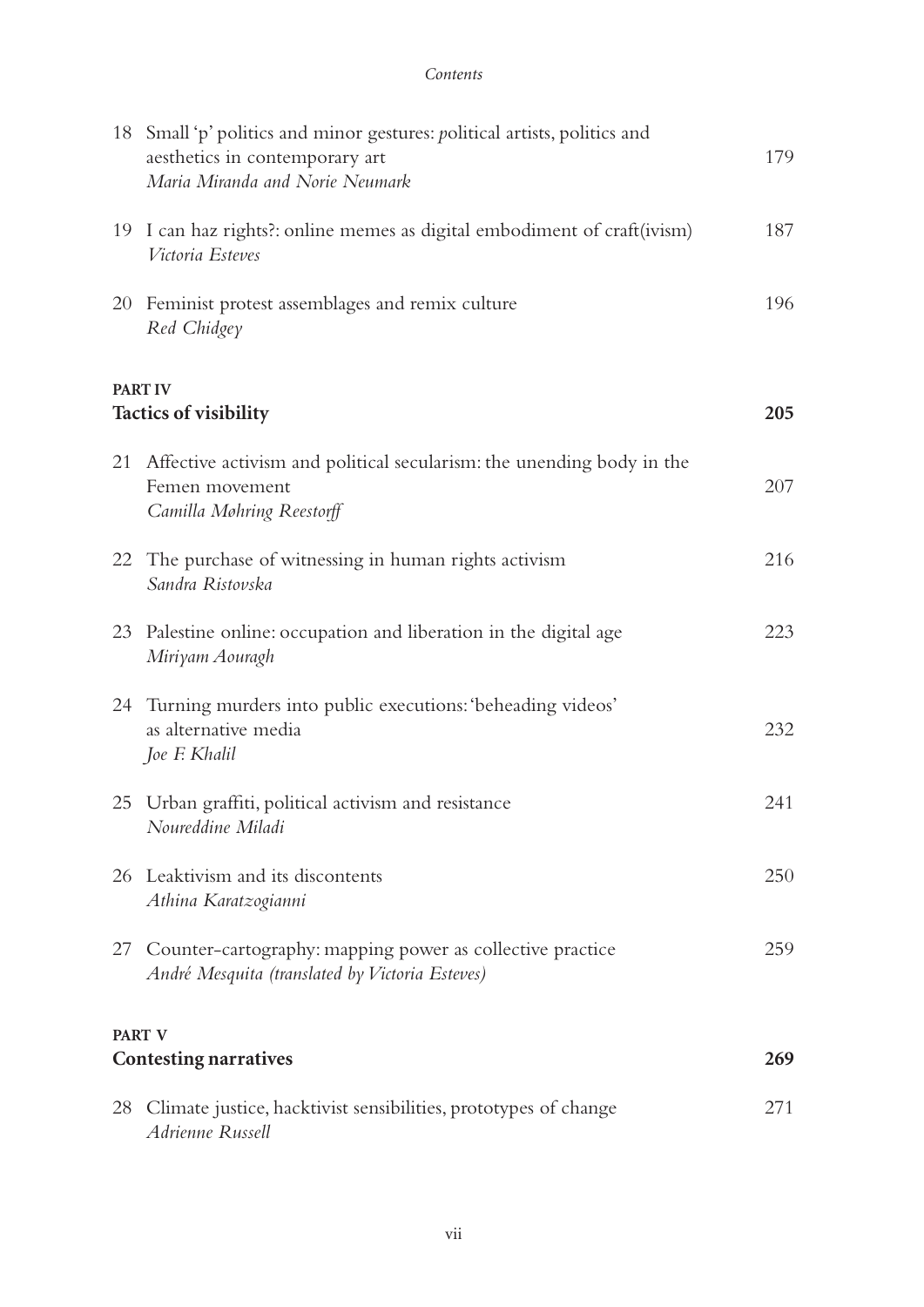|                     | 29 The British National Party: digital discourse and power<br>Chris Atton                                                                         | 280 |
|---------------------|---------------------------------------------------------------------------------------------------------------------------------------------------|-----|
| 30                  | Mapping social media trajectories in Zimbabwe<br>Bruce Mutsvairo                                                                                  | 289 |
| 31                  | The case of the destroyed plaque: social media, collective memory and<br>activism in Cartagena, Colombia<br>Anamaria Tamayo-Duque and Toby Miller | 298 |
|                     | 32 The media strategy of the Aboriginal Black Power, Land Rights and<br>Self-determination movement<br>Gary Foley and Edwina Howell               | 307 |
|                     | <b>PART VI</b>                                                                                                                                    |     |
|                     | Changing the media                                                                                                                                | 317 |
|                     | 33 Policy activism: advocating, protesting and hacking<br>media regulation<br>Arne Hintz                                                          | 319 |
|                     | 34 Media activism: media change?<br>Natalie Fenton                                                                                                | 329 |
| 35                  | Fan activism<br>Samantha Close                                                                                                                    | 337 |
|                     | 36 Acting out: resisting copyright monopolies<br><b>Steve Collins</b>                                                                             | 346 |
|                     | 37 Disability and media activism<br>Katie Ellis and Gerard Goggin                                                                                 | 355 |
|                     | <b>PART VII</b>                                                                                                                                   |     |
| Beyond social media |                                                                                                                                                   | 365 |
| 38                  | From digital activism to algorithmic resistance<br>Emiliano Treré                                                                                 | 367 |
| 39                  | On the question of blockchain activism<br>Oliver Leistert                                                                                         | 376 |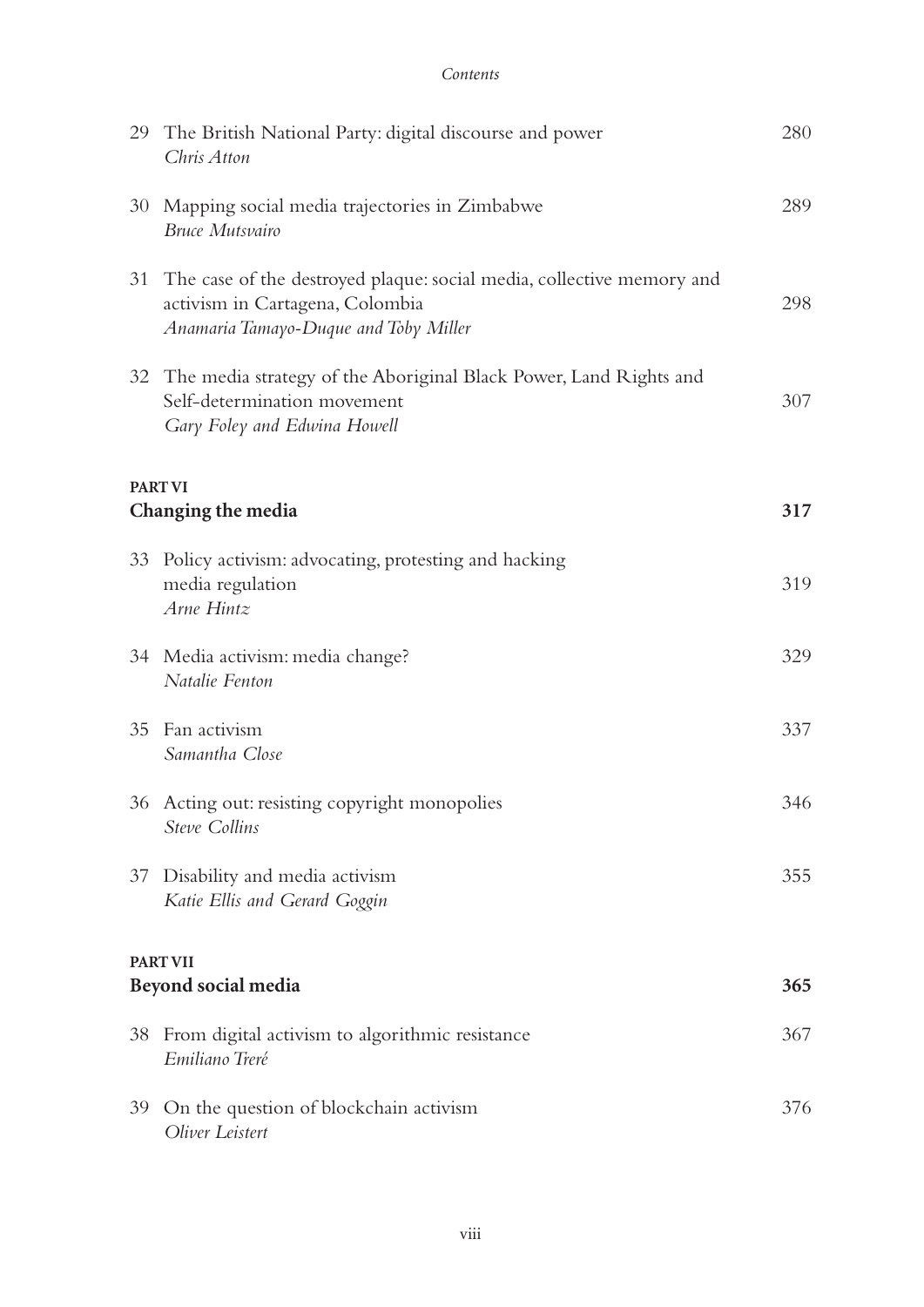|    | 40 'Dear Mr. Neo-Nazi, can you please give me your informed consent so<br>that I can quote your fascist tweet?': questions of social media research<br>ethics in online ideology critique | 385 |
|----|-------------------------------------------------------------------------------------------------------------------------------------------------------------------------------------------|-----|
|    | Christian Fuchs                                                                                                                                                                           |     |
| 41 | Beyond 'report, block, ignore': informal responses to trolling and<br>harassment on social media<br><i>Frances Shaw</i>                                                                   | 395 |
|    | 42 Organized networks in the age of platform capitalism<br>Geert Lovink and Ned Rossiter                                                                                                  | 404 |
|    | Index                                                                                                                                                                                     |     |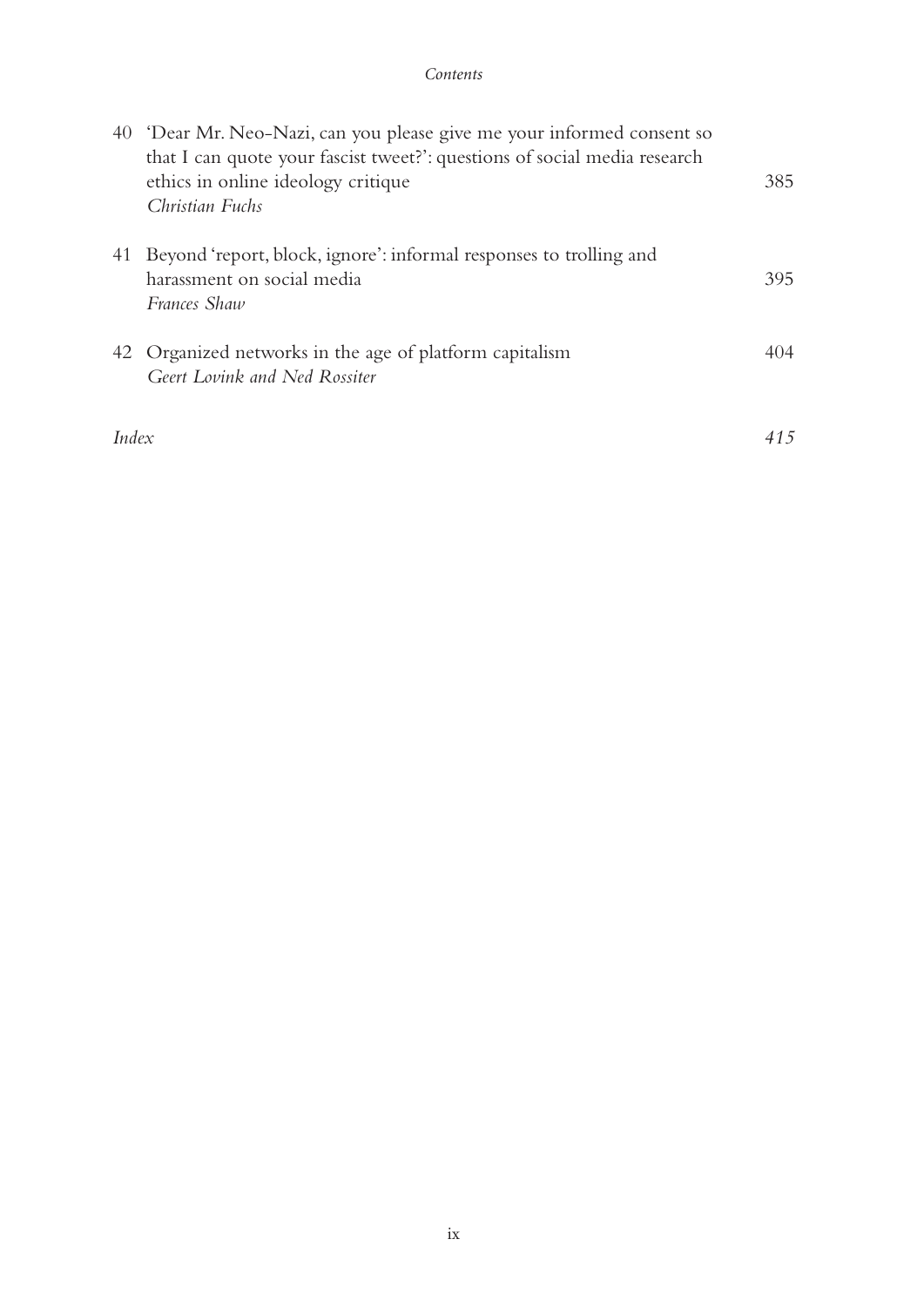### [CONTRIBUTORS](#page--1-0)

**Miriyam Aouragh** is a senior lecturer at the University of Westminster, London. Her PhD focused on the implications of the internet during the Second Intifada (University of Amsterdam) and her postdoctoral work (Oxford Internet Institute) concerned the political role of internet technologies for grassroots activists in Lebanon. A more recent project (Leverhulme) was about digital infrastructures and the Arab uprisings.

**Chris Atton** is Professor of Media and Culture at Edinburgh Napier University, Scotland. His books include *Alternative Media* (Sage, 2002), *Alternative Journalism* (Sage, 2009) and the *Routledge Companion to Alternative and Community Media* (Routledge, 2015). He is co-founder of the *Journal of Alternative and Community Media*.

**Veronica Barassi** is a lecturer and the convenor of the BA Anthropology and Media degree in the Department of Media and Communications, Goldsmiths University of London. Her work has appeared in top-ranked international journals and she is the author of *Activism on the Web: Everyday Struggles against Digital Capitalism* (Routledge, 2015).

**Red Chidgey** is Lecturer in Gender and Media at the Department of Culture, Media and Creative Industries, King's College London. Her research interests lie in the intersection of protest, material culture, gender and memory. Her monograph *Feminist Afterlives: Feminist Memory in Postfeminist Times* is forthcoming with Palgrave Macmillan.

**Samantha Close** is an assistant professor of Communication at DePaul University, Chicago. Her research proceeds through both writing and the creative production of film and comics. It focuses particularly on transforming models of creative industries, labour and capitalism.

**Steve Collins** is a senior lecturer in the Department of Media, Music, Communication and Cultural Studies at Macquarie University, Sydney. His research focuses on the music industry and the intersections of copyright law, fair use and creativity.

**Sasha Costanza-Chock** (pronouns: they/them) is a scholar, activist, and media-maker. They are currently Associate Professor of Civic Media at MIT, Massachusetts. Their work focuses on social movements, media justice and community-led design. More: http://schock.cc.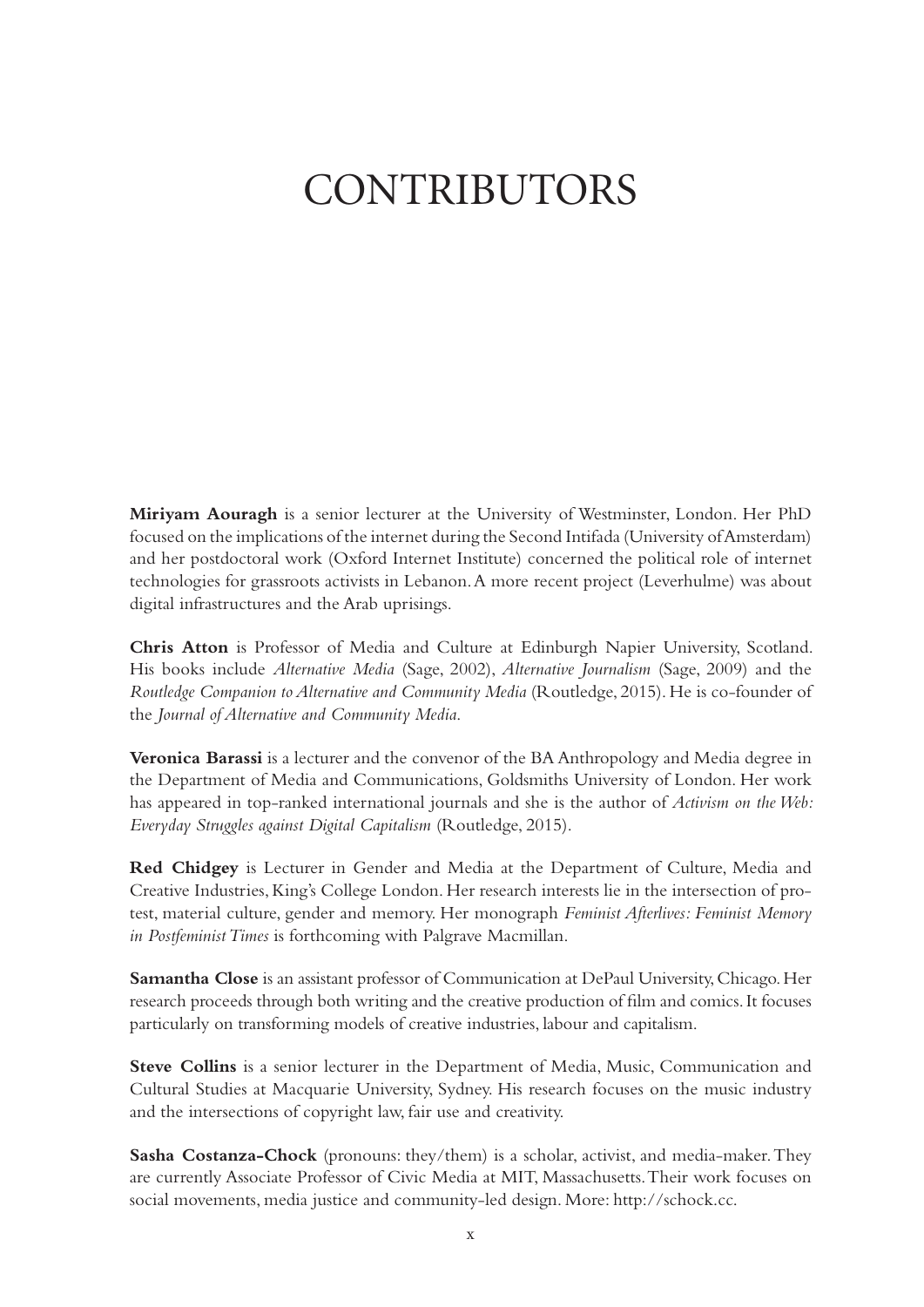**Donatella della Porta** is Dean of the Institute of Humanities and Social Sciences at the Scuola Normale Superiore, Florence, where she directs the Center on Social Movement Studies (Cosmos) and the ERC project Mobilizing for Democracy on civil society participation in democratization processes in Europe, the Middle East, Asia and Latin America.

**Lina Dencik** (PhD, Goldsmiths) is Senior Lecturer at the School of Journalism, Media and Cultural Studies at Cardiff University, Wales. She is the author of *Media and Global Civil Society* (Palgrave Macmillan, 2012); co-author, with Peter Wilkin, of *Worker Resistance and Media* (Peter Lang, 2015); and co-editor, with Oliver Leistert, of *Critical Perspectives on Social Media and Protest* (Rowman & Littlefield, 2015).

**John D. H. Downing** is author of *Radical Media* (second edition 2001) and editor of the *Encyclopedia of Social Movement Media* (Sage, 2011). He has taught at universities in Greenwich, Massachusetts, the City of New York, Texas and Southern Illinois, and in China, Denmark, Finland, France, Mexico, Qatar and Turkey.

**Jesse Drew**, Professor of Cinema and Digital Media at the University of California at Davis, researches working-class alternative and community media. His recent book is *A Social History of Contemporary Democratic Media* (Routledge, 2013).

**Ricarda Drüeke** is Assistant Professor in the Department of Communication at the University of Salzburg, Austria. Her main areas of research are theories of the public sphere, gender media studies, and social movements and protest.

**Stephen Duncombe** is an activist and Professor of Media and Culture at New York University. With Steve Lambert, he is co-founder and co-director of the Center for Artistic Activism: http://artisticactivism.org.

**Katie Ellis** is Senior Research Fellow in Internet Studies at Curtin University, Perth. She has published six books addressing various aspects of disability and the media and is series editor of *Routledge Research in Disability and Media Studies*.

**Victoria Esteves** is a doctoral researcher at the University of Stirling, Scotland. Her research focuses on the circulation of participatory cultures online, specifically how internet memes are remixed and circulated, and how subsequently they gain social and political meaning.

**Anna Feigenbaum** is a co-author of *Protest Camps* (Zed, 2013) and author of *Tear Gas* (Verso, 2017). Her writing can be found in a variety of academic and media outlets including *The Guardian*, *The Atlantic* and *Open Democracy*.

**Natalie Fenton** is Professor of Media and Communications at Goldsmiths, University of London. Her latest publications include *Digital, Political, Radical* (Polity, 2016); *Misunderstanding the Internet* (Routledge, 2012, 2016) (with James Curran and Des Freedman); and *New Media, Old News* (Sage, 2010). She is also an activist and is on the Board of Directors of *Hacked Off* and a founding member of the *Media Reform Coalition*.

**Gary Foley**, professor, actor, activist and esteemed academic historian, was a key member of the Aboriginal Black Power movement and was a critical figure in establishing the Aboriginal Tent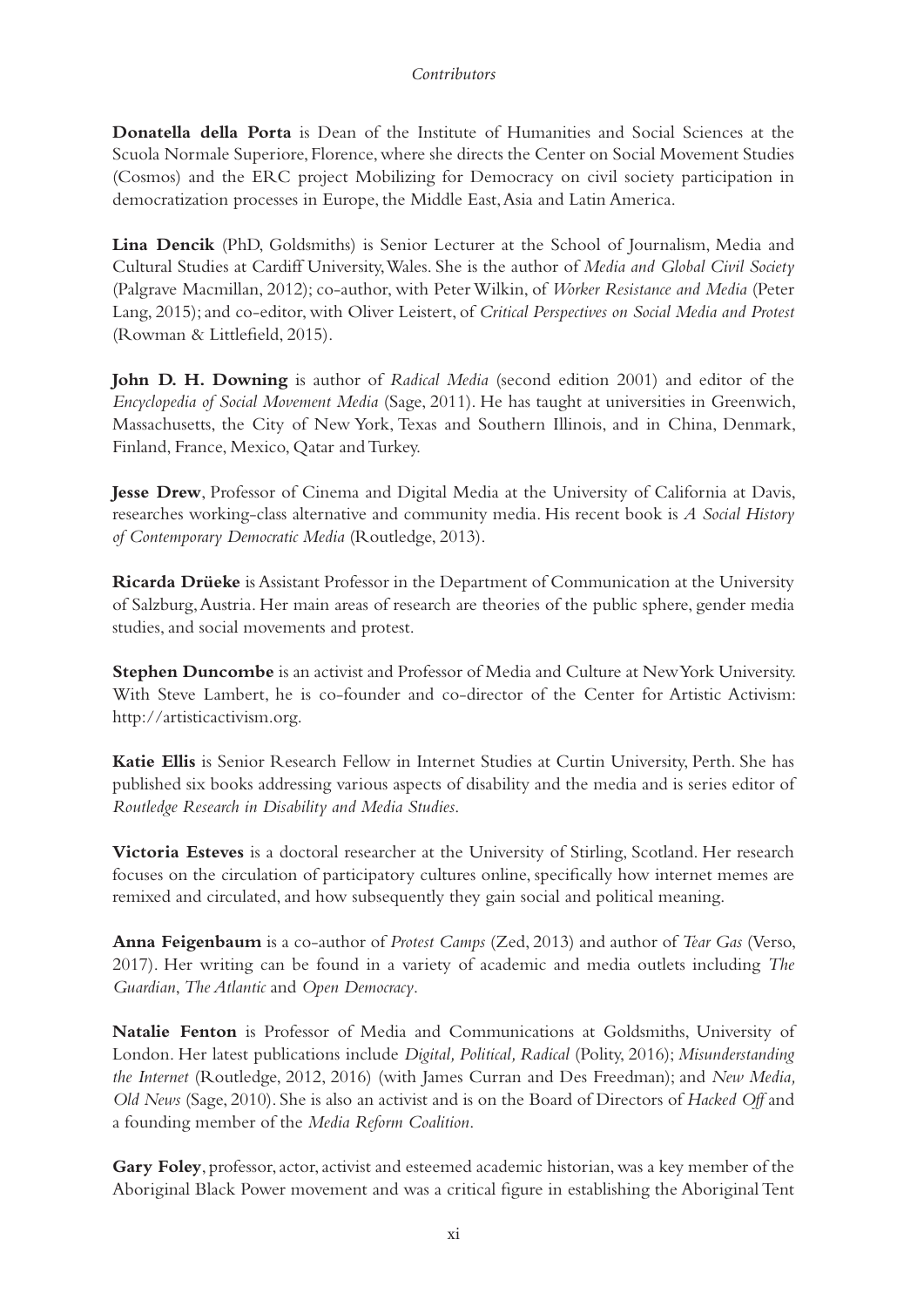#### *Contributors*

Embassy of 1972. He has been at the centre of major political activities in Australia for more than 40 years.

**Christian Fuchs** is a professor at the University of Westminster, London. He is co-editor of the journal *tripleC: Communication, Capitalism & Critique* (http://www.triple-c.at). His research focuses on critical theory and the critical study of the role of media, communication(s) and the internet in society: http://fuchs.uti.at.

**Gerard Goggin** is Professor of Media and Communications, University of Sydney. Gerard was introduced to disability media activism in the early 1990s, working for an Australian technology and consumer rights NGO. His books include *Digital Disability* (Rowman & Littlefield, 2003), *Disability and the Media* (Palgrave, 2015), *Routledge Companion to Disability and the Media* (Routledge, 2018) and *Voices of Democracy: Listening to Disability* (Routledge, 2018).

**Andrew Green** is currently Early Career Lecturer at the University of the West of Scotland's School of Media, Culture and Society, having been awarded his doctorate in Ethnomusicology by Royal Holloway, University of London in 2016. His research focuses on music and politics in Mexico, and he has work published and forthcoming in peer-reviewed journals, including *Popular Music, Popular Music and Society*, and *Ethnomusicology Forum*.

Arne Hintz is a senior lecturer at Cardiff University, Wales, where he leads the MA Digital Media and Society, and co-directs the Data Justice Lab. His publications include, among others, *Beyond WikiLeaks* (Palgrave Macmillan, 2013) and *Digital Citizenship in a Datafied World* (Polity, 2018).

**Edwina Howell** completed her PhD in Anthropology on the activist strategies of the Black Power Movement through the life of Gary Foley in 2013. She has now worked with Professor Foley for over a decade.

**Athina Karatzogianni** is Associate Professor at the University of Leicester. Her research focuses on the intersections between digital media theory and political economy for the study of the use of digital technologies by social movements, protest and insurgency groups: http:// www2.le.ac.uk/departments/media/people/dr-athina-karatzogianni.

**Anastasia Kavada** is Senior Lecturer in the Westminster School of Media, Arts & Design at the University of Westminster, London. She is co-leader of the MA in Media, Campaigning and Social Change, and Deputy Director of the Communication and Media Research Institute (CAMRI).

**Joe F. Khalil** is Associate Professor in Residence at Northwestern University in Qatar. He is engaged in researching questions of youth cultures, alternative media and media industries in the Arab world. He authored a policy monograph on Arab satellite entertainment television and public diplomacy and is also a co-author of *Arab Television Industries* (Palgrave Macmillan, 2009).

**Steve Lambert** is an artist and Associate Professor of New Media at the State University of New York, College at Purchase. With Stephen Duncombe, he is co-founder and co-director of the Center for Artistic Activism: http://artisticactivism.org.

**Oliver Leistert** works at Leuphana University of Lüneburg. He was awarded a PhD in 2013, and was the winner of the *Surveillance & Society* book award in 2014. His main interests include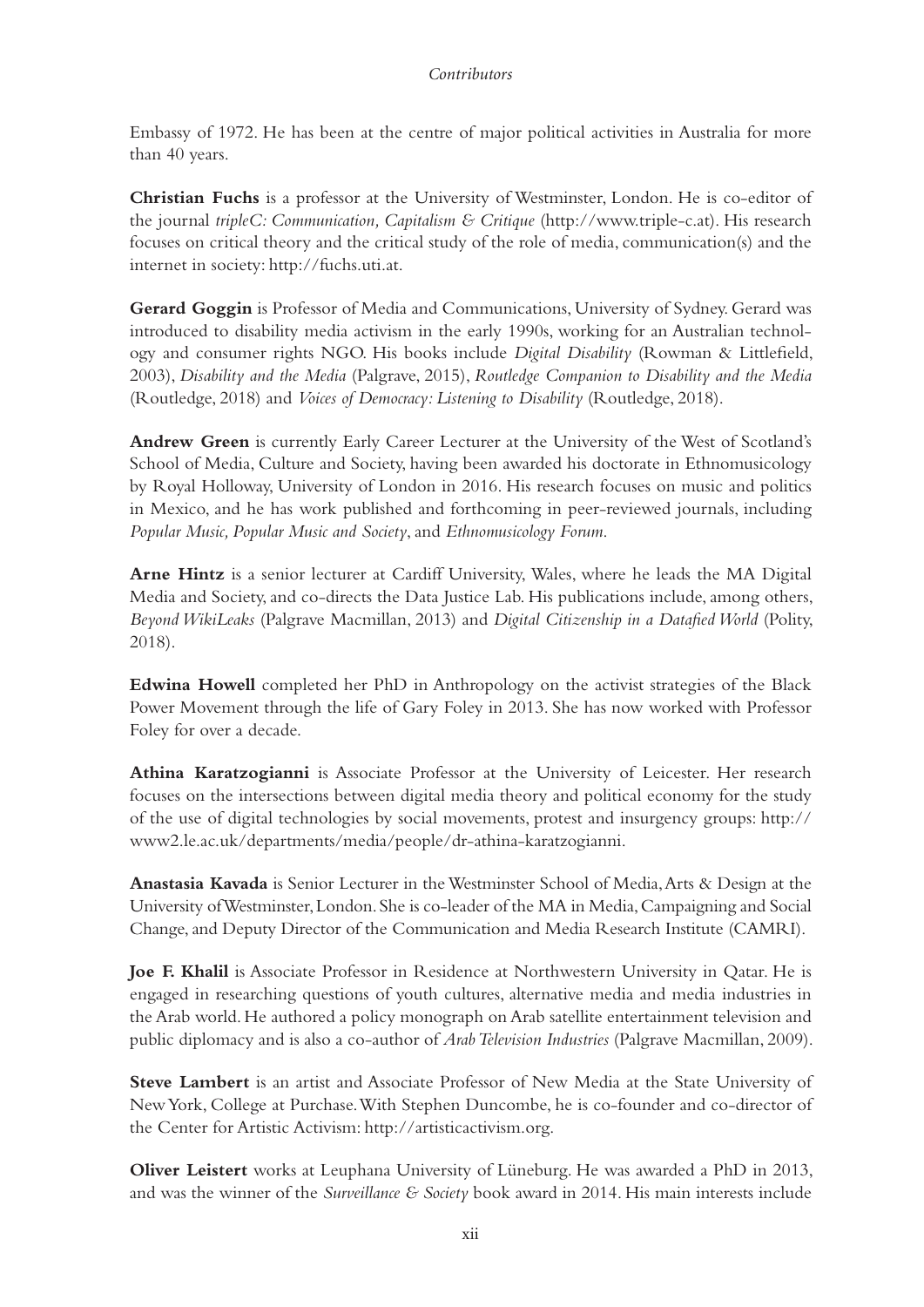### *Contributors*

algorithms, sociality, affect and media. He co-edited (with Lina Dencik) *Critical Perspectives on Social Media and Protest: Between Control and Emancipation* (Rowman & Littlefield, 2015).

**Leah A. Lievrouw** is a professor in the Department of Information Studies at the University of California, Los Angeles. Her research focuses on the relationship between digital/new media technologies and social change. She is the author of *Alternative and Activist New Media* (Polity, 2011; second edition in preparation).

**Geert Lovink** is a media theorist, internet critic and author of *Dark Fiber* (MIT Press, 2002), *Zero Comments* (Routledge, 2007), *Networks Without a Cause* (Polity Press, 2012) and *Social Media Abyss* (Polity Press, 2016). He is the founder of the Institute of Network Cultures at the Amsterdam University of Applied Sciences and a professor at the European Graduate School (Saas-Fee/Malta) where he supervises PhD students.

**Mark McLelland** is Professor of Gender and Sexuality Studies at the University of Wollongong and a former Toyota Visiting Professor of Japanese at the University of Michigan. He is author or editor of over 10 books, most recently *The End of Cool Japan: Ethical, Legal and Cultural Challenges to Japanese Popular Culture* (Routledge, 2016).

**André Mesquita**, PhD in Social History, is a researcher and the author of *Insurgências poéticas: arte ativista e ação coletiva* (Annablume, 2011) and *Esperar não é saber: arte entre o silêncio e a evidência* (Funarte, 2015), and co-author of *Desinventario: esquirlas de Tucumán Arde en el archivo de Graciela Carnevale* (Ocho Libros, 2015)*.*

**Noureddine Miladi** is Associate Professor of Media and Communication at Qatar University and former Head of Department of Mass Communication. He is co-author of *Media and Crises: The Art of Manipulation, Misinformation and Propaganda* (Al-Falah Books, ed. 2015, in Arabic) and *Mapping the Al Jazeera Phenomenon 20 Years On* (Al Jazeera Centre for Studies, ed. 2016). He is editor of the *Journal of Arab and Muslim Media Research*.

**Toby Miller** is Research Professor of the Graduate Division, University of California, Riverside; Sir Walter Murdoch Professor of Cultural Policy Studies, Murdoch University, Perth; Profesor Invitado, Escuela de Comunicación Social, Universidad del Norte, Colombia; Professor of Journalism, Media and Cultural Studies, Cardiff University/Prifysgol Caerdydd, Wales; and Director of the Institute for Media and Creative Industries, Loughborough University London.

**Maria Miranda** is an artist and, since 2013, an Australian Research Council (DECRA) Research Fellow at Victorian College of the Arts, University of Melbourne. Her publications include *Unsitely Aesthetics: Uncertain Practices in Contemporary Art* (Errant Bodies Press, 2013).

**Bruce Mutsvairo** is Associate Professor in Journalism Innovation at University of Technology Sydney. He studies citizen participation and digital activism in sub-Saharan Africa. He completed his PhD at Leiden University, the Netherlands.

**Norie Neumark** is a theorist and artist (www.out-of-sync.com). Her monograph *Voicetracks: Attuning to Voice in Media and the Arts* (MIT Press, 2017) explores voice and new materialism. She is Honorary Professorial Fellow at VCA, Melbourne; Emeritus Professor at La Trobe University, Melbourne; and founding editor of *Unlikely: Journal for Creative Arts* (http://unlikely.net.au).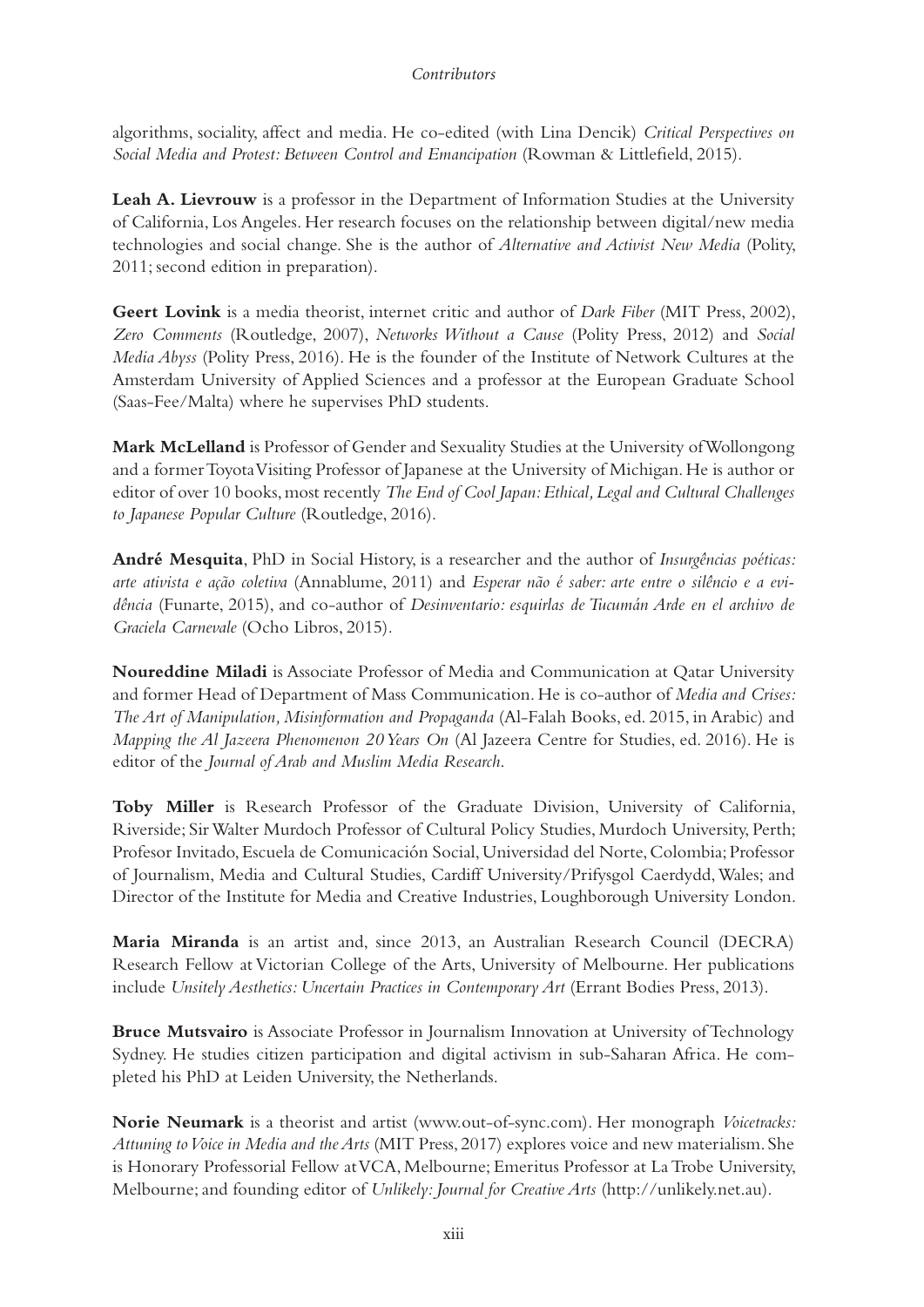**Zizi Papacharissi**, PhD, is Professor and Head of Communication at the University of Illinois at Chicago. She is also editor of the *Journal of Broadcasting and Electronic Media*, and founding and current editor of *Social Media & Society*.

**Elena Pavan** is Assistant Professor at the Institute of Humanities and Social Sciences of the Scuola Normale Superiore, Florence. Her interdisciplinary work addresses both theoretically and methodologically the nexus between collective action/political participation and digital media.

**Camilla Møhring Reestorff** is Associate Professor and Leader of Center for Cultural Participation at Aarhus University. She is editor of *Conjunctions: Transdisciplinary Journal of Cultural Participation* and author of *Culture War: Affective Cultural Politics, Tepid Nationalism and Art Activism* (Intellect Ltd, 2017).

**Sandra Ristovska** is an Assistant Professor in Media Studies at the College for Media, Communication and Information at the University of Colorado Boulder. A scholar and a filmmaker, she examines issues about media activism, human rights, visual epistemologies and evidence.

**Ned Rossiter** is Professor of Communication at Western Sydney University. He is the author of *Organized Networks: Media Theory, Creative Labour, New Institutions* (NAi Publications, 2006) and *Software, Infrastructure, Labor: A Media Theory of Logistical Nightmares* (Routledge, 2016).

**Adrienne Russell** is Mary Laird Wood Professor of Communication at University of Washington, Seattle. She is author of *Journalism as Activism: Recoding Media Power* (Polity Press, 2016), and co-editor of *Journalism and the NSA Revelations: Privacy, Security and the Press* (I.B. Tauris & Co., 2017).

**Sean Scalmer** teaches history at the University of Melbourne. He has written several books on the history of social movements and political campaigning, and he is the co-editor of the journal *Moving the Social*.

**Frances Shaw** (PhD, UNSW) is an honorary associate at the University of Sydney. Her research interests include feminist digital activism, harassment and cyberbullying, the ethics and politics of digital healthcare, and online supportive networks.

**Yngvar B. Steinholt**, Associate Professor, teaches Russian culture, literature, history and society at Institute of Language and Culture, UiT – Arctic University of Norway. His research spans Soviet and post-Soviet popular music, contemporary Russian art activism and sonic representations of Russia.

**John Street** is a professor of politics at the University of East Anglia. He is the author of several books, including *Music and Politics* (Polity, 2012) and (with Sanna Inthorn and Martin Scott) *From Entertainment to Citizenship: Politics and Popular Culture* (Manchester University Press, 2013).

**Zixue Tai** is an associate professor in the College of Communication and Information Media at the University of Kentucky. His primary area of research pertains to the social, political and cultural ramifications of the new media sector in China.